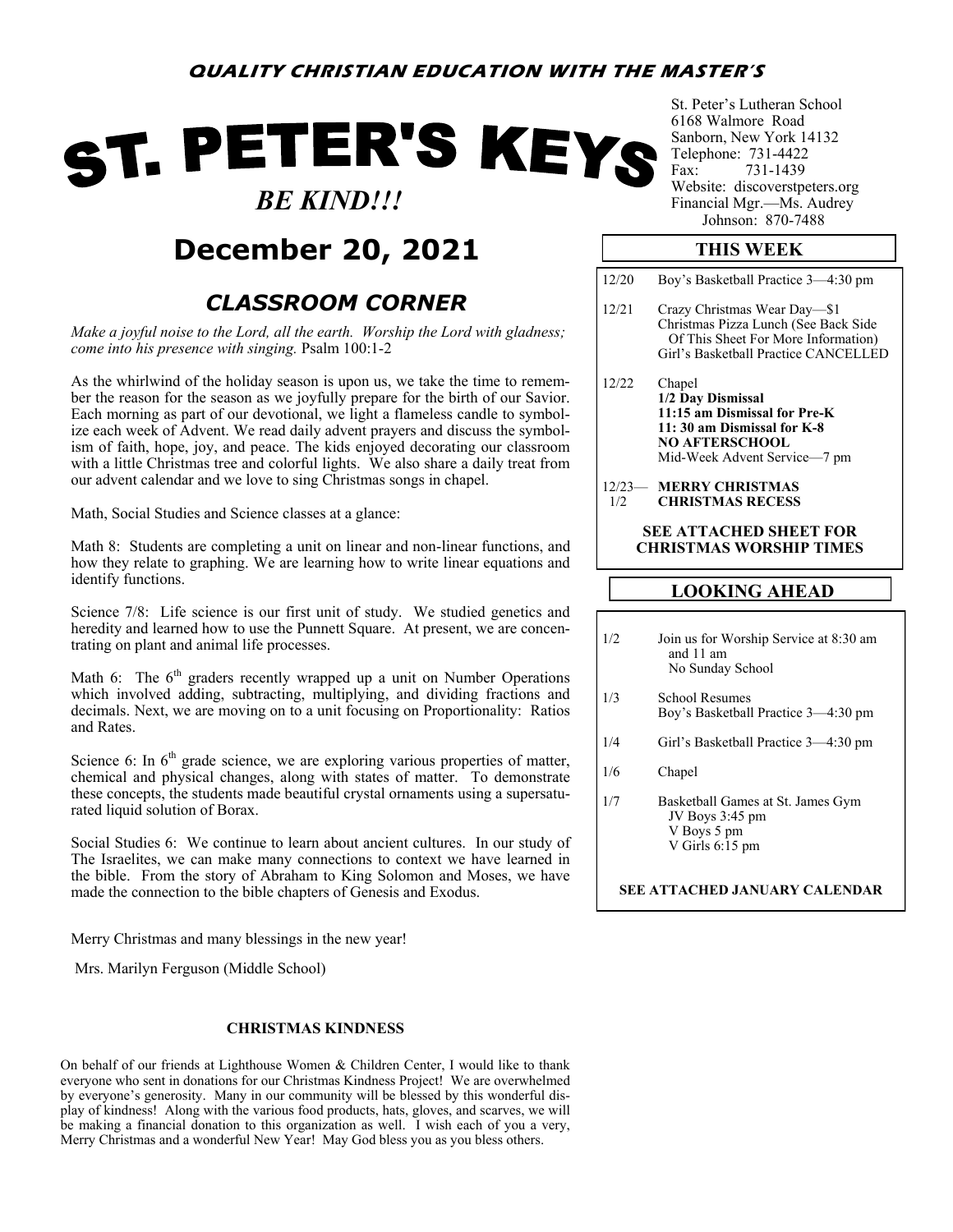#### **CHRISTMAS PIZZA LUNCH LIFEVAC**

The School (in conjunction with Thrivent) will be providing pizza for ALL students (Pre-K—8) on Tuesday, December 21st. Please have your child bring in additional items and a drink to complete their lunch. Milk and water will be available for sale in limited supply. There will be NO snack box or ice cream available this day. We will provide a dessert treat for each student.

#### **BISON'S CHILDREN'S SCHOLARSHIP FUND**

The Bison's Children Scholarship Fund (for students entering K -8) will be accepting Pre-Application for funding for the 2022- 2023 school year beginning January 1, 2022. The **Pre-Application is only for families NEW to Bison's.** The deadline to apply is February 28th. Current families enrolled in Bison's will receive an email with a link to complete the requalification process.

For more information, visit www.bisonfund.com or call 716- 854-0869. The website will soon list an Income Eligibility Scale for 2021 and give you more information.

The LifeVac company has donated a LifeVac airway clearance device to St. Peter's Lutheran School. We are very thankful. If you are interested in purchasing a LifeVac for your family, they are offering a special giveback program for St. Peter's Families (10% discount on your order & LifeVac will donate a portion of each order to St. Peter's). Please use our special coupon code **RAIDERS** for all orders processed on their LifeVac website [www.lifevac.net.](http://www.lifevac.net) If you have any questions, please feel free to text/call Brenda Walck at 716- 695-4374.

#### **CRAZY CHRISTMAS WEAR DAY**

St. Peter's will be having a Crazy Christmas Day tomorrow, Tuesday, December 21st. Send in \$1 and you can wear an ugly Christmas sweater, Christmas PJ's, put garland in your hair, cover your outfit with ornaments…..the possibilities are endless. Please send in \$1 in an envelope labeled with the event title and student's name. All money collected will be donated to The Lighthouse Women & Children Center.

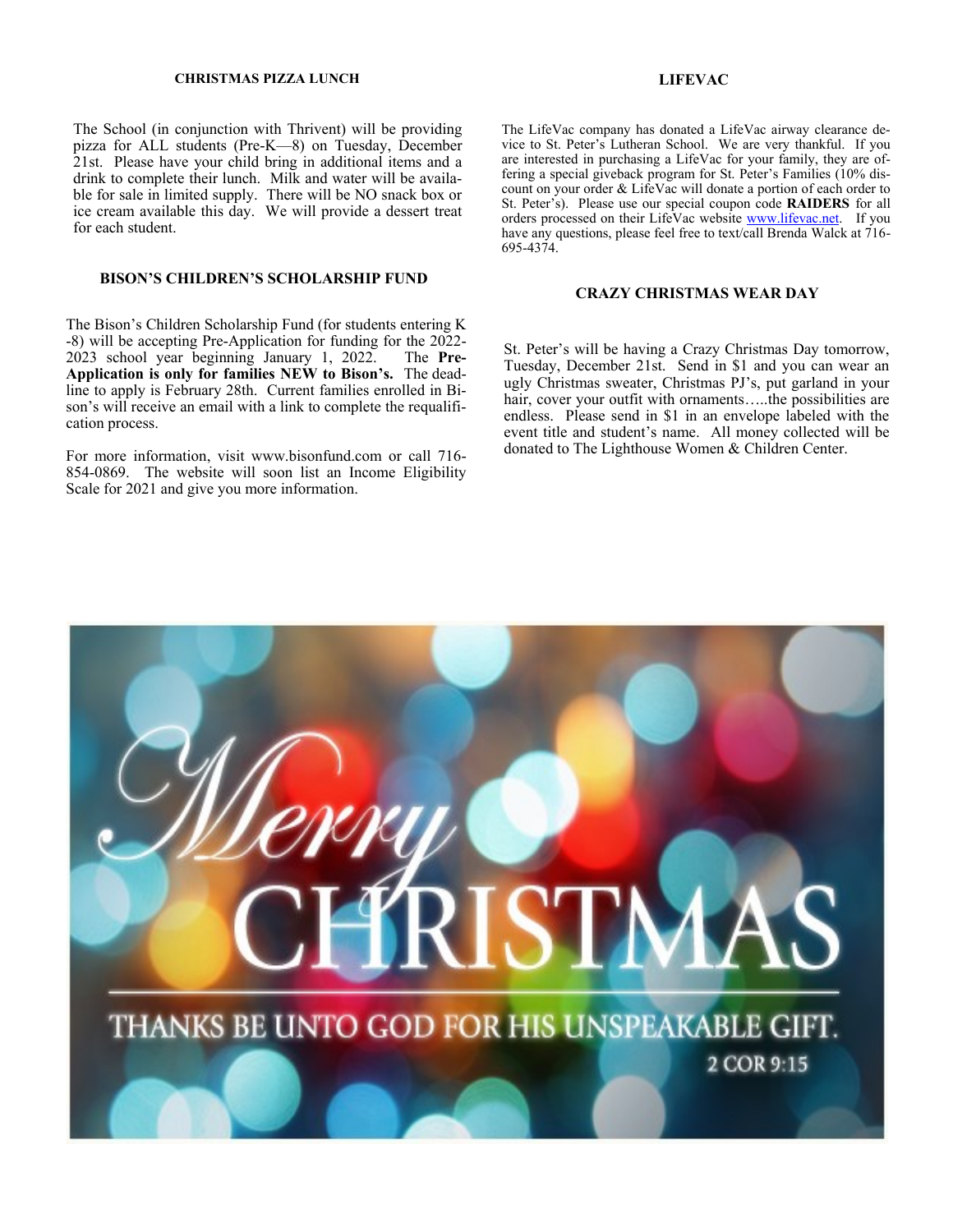#### **AFTER SCHOOL SIGN UP FOR JANUARY 3RD SHOULD HAVE BEEN SENT IN LAST WEEK.**

**CONTACT MRS. SCIBETTA WITH ANY CHANGES.** 

The School (in conjunction with Thrivent) will be providing pizza for ALL students (PreK-8) on Tuesday, December 21st. Please have your child bring in additional items and a drink to complete their lunch. Milk and water will be available for sale in limited supply. There will be NO snack or ice cream available this day. We will provide a dessert treat for eacl student.